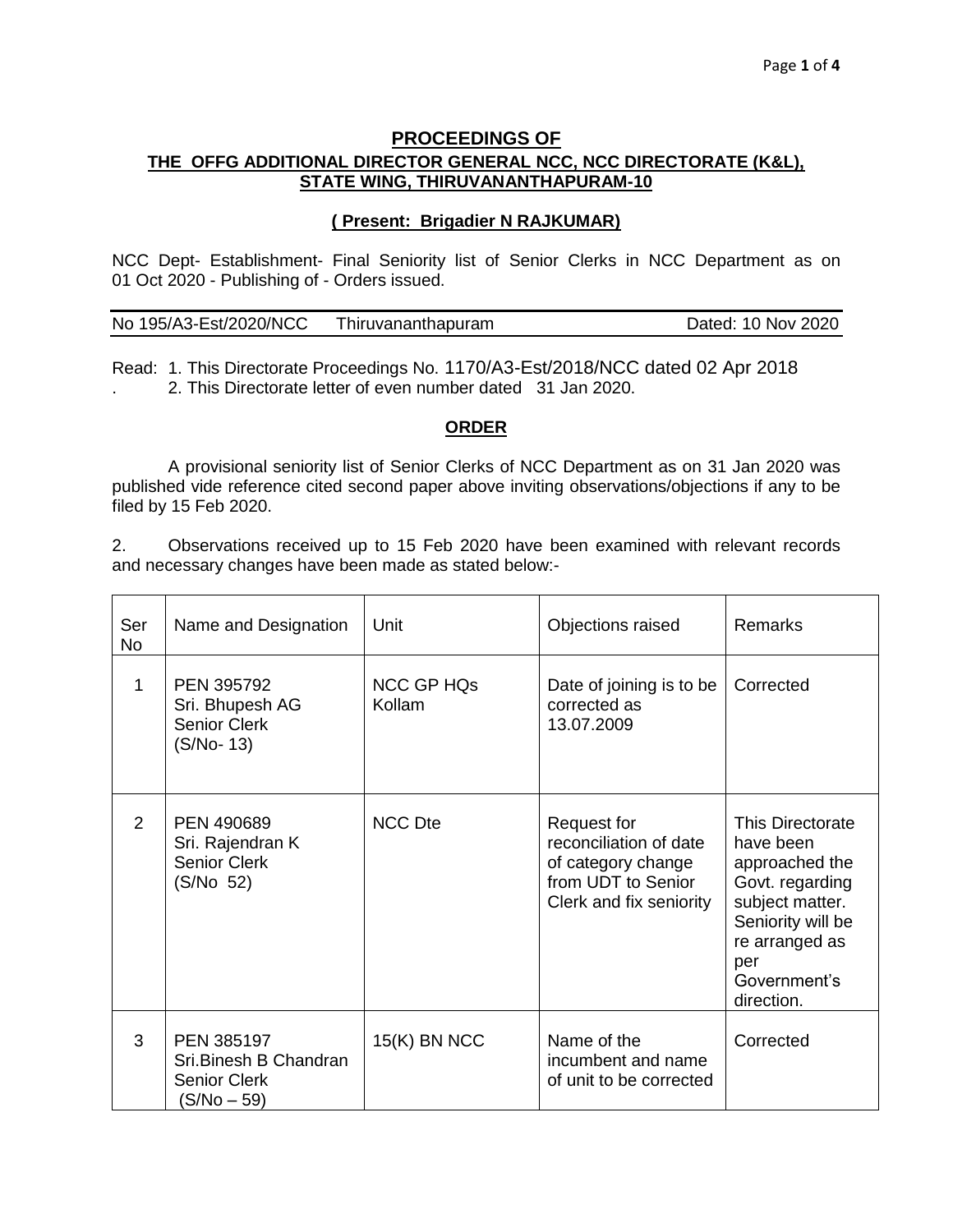| Ser<br><b>No</b> | Name and Designation                                                      | Unit                                    | Objections raised                                                                                                                                       | Remarks   |
|------------------|---------------------------------------------------------------------------|-----------------------------------------|---------------------------------------------------------------------------------------------------------------------------------------------------------|-----------|
| 4                | PEN 630779<br>Sri. Sudhakaran K<br><b>Senior Clerk</b><br>$(S/No - 63)$   | <b>NCC GP HQs</b><br>Ernakulam          | Date of advice and<br>date of joining of the<br>incumbent is earlier<br>than Sri. Ashokan VK<br>who is placed above<br>in seniority list.               | Rectified |
| 5                | PEN 385617<br>Sri. Anwar M<br><b>Senior Clerk</b><br>$(S/No - 73)$        | $15(K)$ BN NCC                          | Name of Unit to be<br>corrected                                                                                                                         | Corrected |
| 6                | PEN 694864<br>Sri. Promod P<br><b>Senior Clerk</b><br>(S/No -74)          | <b>NCC GP HQs</b><br>Kottayam           | Date of retirement is<br>to be corrected as<br>30.04.2029                                                                                               | Corrected |
| $\overline{7}$   | PEN 639293<br>Sri. Sreedharan K<br><b>Senior Clerk</b><br>(SI No-93)      | 29(K) BN NCC                            | Initial of employee is<br>to be corrected as K                                                                                                          | Corrected |
| 8                | PEN 691044<br>Sri Anu Kumar K<br><b>Senior Clerk</b><br>$(S/No - 103)$    | 28 (K) BN NCC                           | Department test<br>qualification is to be<br>mentioned as MOP,<br>Acct Test(L) and (H)<br>and date of retirement<br>is to be corrected as<br>31.05.2039 | Rectified |
| 9                | PEN 712094<br>Sri. Robert S<br><b>Senior Clerk</b><br>$(S/No - 104)$      | <b>NCC GP HQs</b><br>Thiruvananthapuram | Date of retirement is<br>to be corrected as<br>31.05.2023                                                                                               | Corrected |
| 10               | PEN 715522<br>Sri. Suresh Kumar P<br><b>Senior Clerk</b><br>(SI No – 105) | 29(K) BN NCC                            | Name of offices is to<br>be corrected as 29(K)<br><b>BN NCC</b>                                                                                         | Corrected |
| 11               | <b>PEN 453755</b><br>Sri. Sugunan KB<br><b>Senior Clerk</b><br>(S/No 106) | <b>NCC GP HQs</b><br>Ernakulam          | Date of retirement is<br>to be corrected as<br>31.05.2022                                                                                               | Corrected |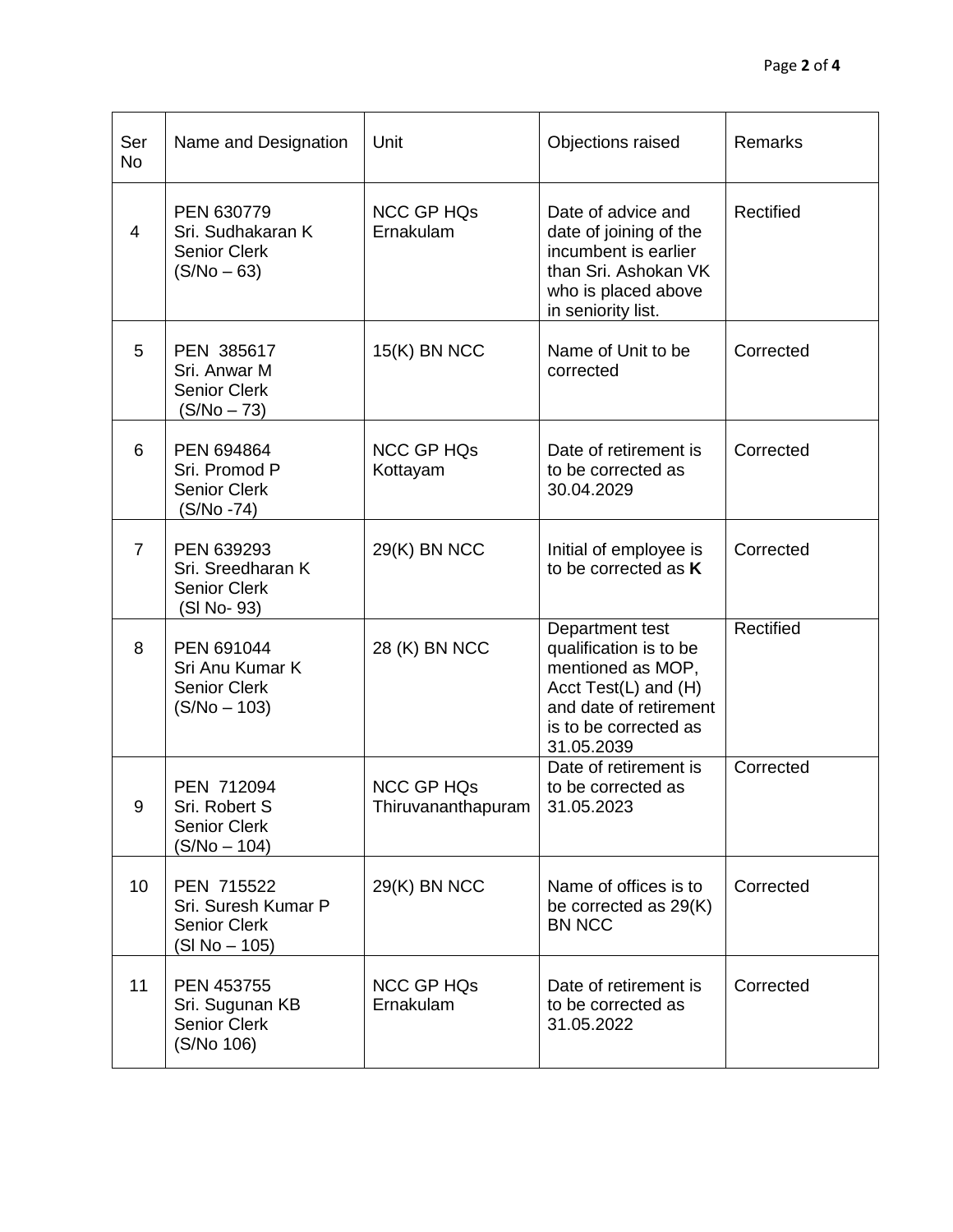| Ser<br><b>No</b> | Name and Designation                                                        | Unit                                    | Objections raised                                               | Remarks               |
|------------------|-----------------------------------------------------------------------------|-----------------------------------------|-----------------------------------------------------------------|-----------------------|
| 12               | PEN 720894<br>Sri. Suresh Kumar PS<br><b>Senior Clerk</b><br>(SI No - 107)  | 1 (K) Girls BN NCC                      | Date of joining to be<br>corrected as<br>03.02.2014             | Corrected             |
| 13               | PEN 380757<br>Sri. Narayanan KP<br><b>Senior Clerk</b><br>(S/No - 110)      | 1(K) Arty Bty NCC                       | Date of retirement is<br>to be corrected as<br>31.05.2031       | Corrected             |
| 14               | PEN 704598<br>Sri.Thulaseedharan M<br><b>Senior Clerk</b>                   | <b>NCC GP HQs</b><br>Kollam             | Name of the<br>incumbent to be<br>included in seniority<br>list | Included<br>(S/No-95) |
| 15               | PEN 385414<br>Sri. Johny P<br><b>Senior Clerk</b><br>$(SI No - 112)$        | 4 (K) BN NCC                            | Date of retirement to<br>be corrected as<br>31.05.2025          | Corrected             |
| 16               | PEN 435013<br>Sri. Shaji R S<br><b>Senior Clerk</b><br>(S/No – 115)         | <b>NCC GP HQs</b><br>Thiruvananthapuram | Date of retirement is<br>to be corrected as<br>31.05.2024       | Corrected             |
| 17               | PEN 721904<br>Sri. Benny P Francis<br><b>Senior Clerk</b><br>$(S/No - 117)$ | <b>NCC GP HQs</b><br>Kottayam           | Date of retirement is<br>to be corrected as<br>31.05.2029       | Corrected             |
| 18               | PEN 385387<br>Sri. Mohanakrishnan P<br><b>Senior Clerk</b><br>(S/No -122)   | 7(K) BN NCC                             | Date of retirement is<br>to be corrected as<br>31.05.2025       | Corrected             |
| 19               | PEN 716146<br>Sri. Valsalan Nair R<br><b>Senior Clerk</b><br>$(S/No - 123)$ | <b>NCC GP HQs</b><br>Thiruvananthapuram | Date of joining is to be<br>corrected as<br>06.11.2013          | Corrected             |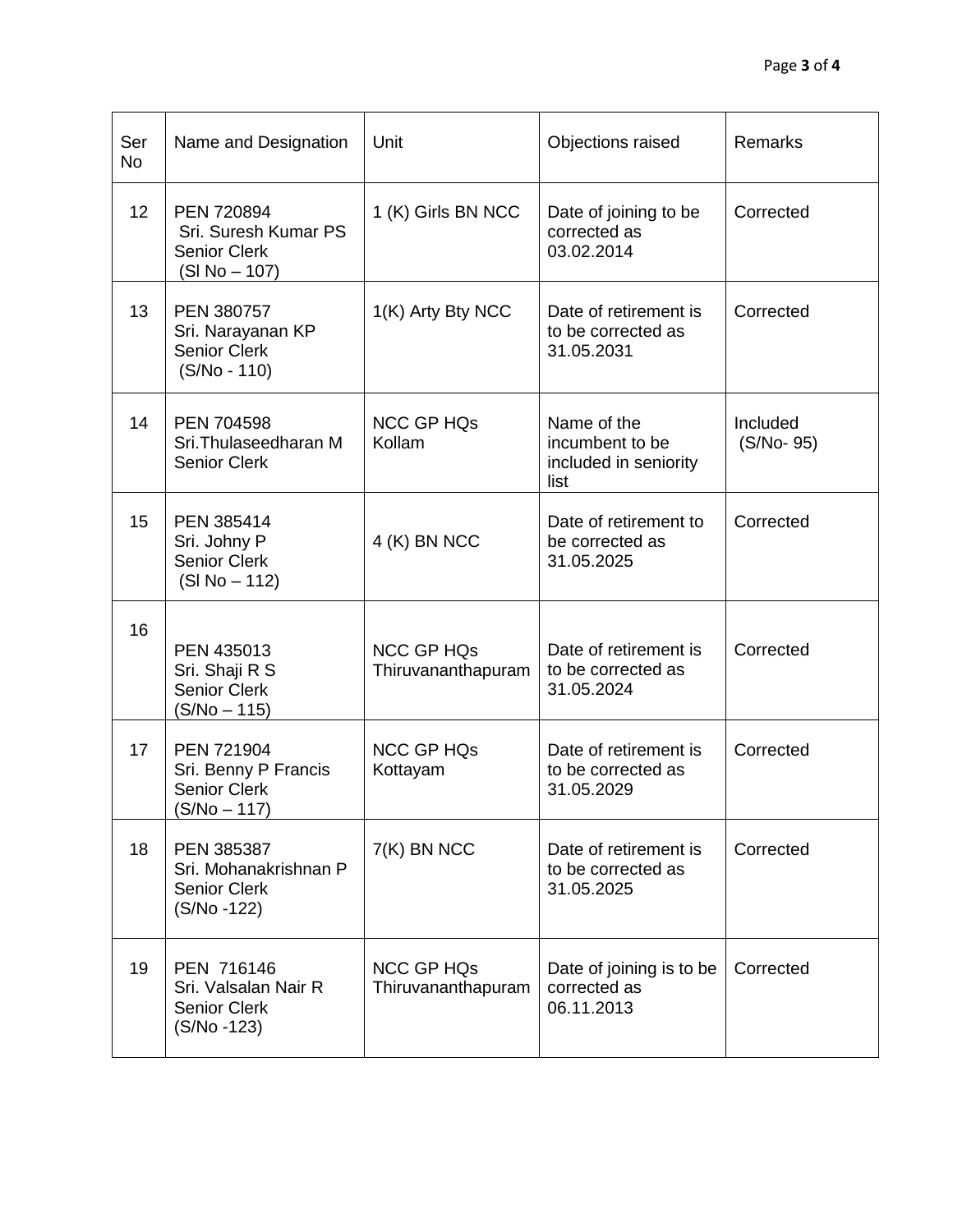| Ser<br><b>No</b> | Name and Designation                                                        | Unit           | Objections raised                                         | Remarks   |
|------------------|-----------------------------------------------------------------------------|----------------|-----------------------------------------------------------|-----------|
| 20               | <b>PEN 628807</b><br>Sri. Haridas VK<br><b>Senior Clerk</b><br>(S/No – 133) | $15(K)$ BN NCC | Date of retirement is<br>to be corrected as<br>31.03.2024 | Corrected |
| 21               | <b>PEN 705676</b><br>Sri.Shabeer S<br><b>Senior Clerk</b><br>$(S/No - 136)$ | $15(K)$ BN NCC | Date of retirement is<br>to be corrected as<br>31.05.2024 | Corrected |

3. Final Seniority List of Senior Clerks as on 01 Oct 2020 is finalized as Appendix 'A' to this proceedings. Observations received after the publication of this final seniority list will be included only in next seniority list publishing during the year 2021.

> Sd/-xxxx Offg Additional Director General NCC

**Distribution** 

Official Website

Copy to: A6, File & SF

C DIRECTORAT AC E **STATE WING**  $\star$ Thiruvananthapuram -10 KERALA & LAKSHADWEER

Approved for issue DIVYA SURASH<br>PEN384851<br>Junior Superintendent Establishment - A<br>NCCDirectorate (K&L)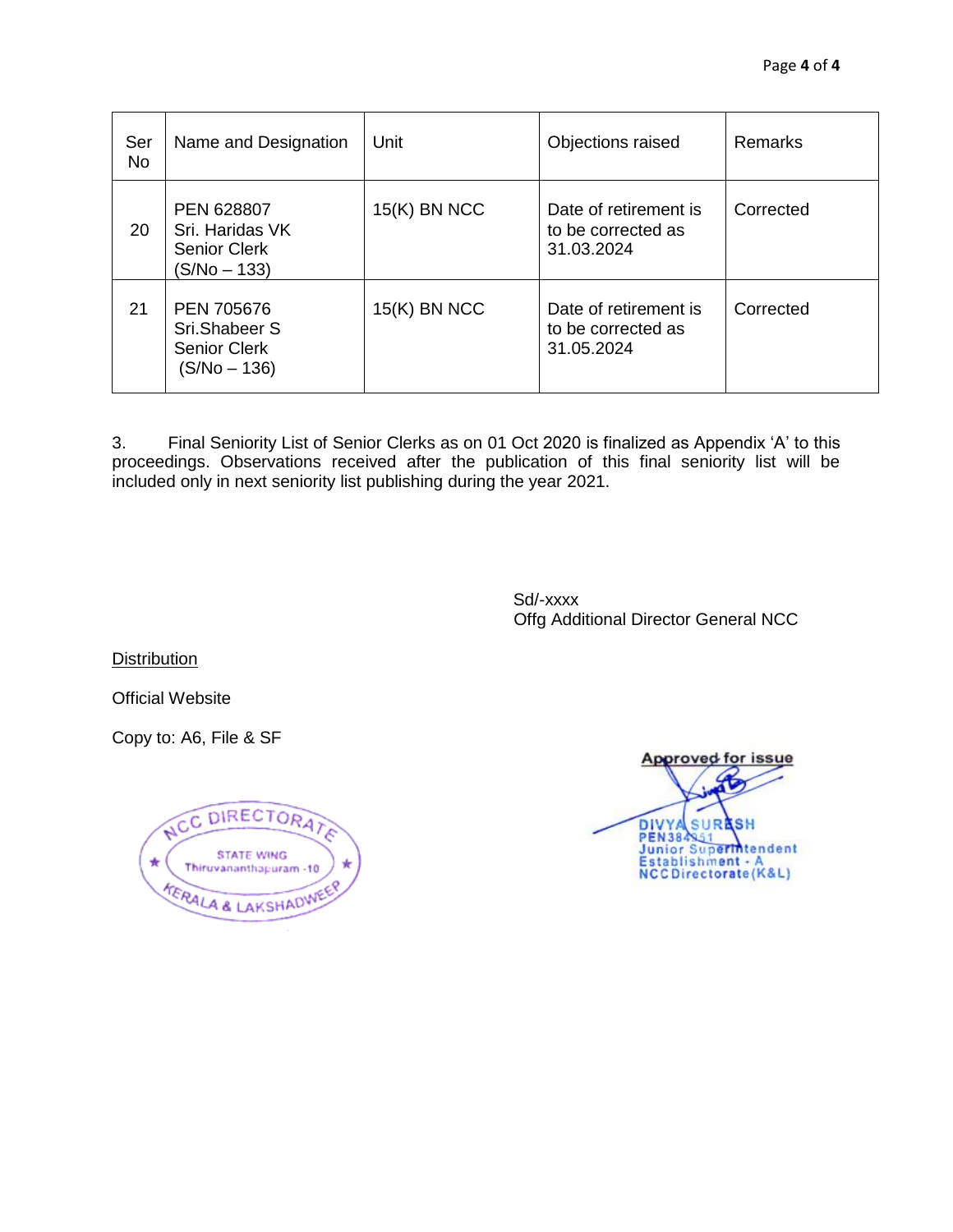Appx A

#### No 195/A3-Est/2020/NCC dated 10 Nov 2020

#### FINAL SENIORITY LIST OF SENIOR CLERKS IN NCC DEPT AS ON 01 OCT 2020 IN CONTINUATION TO 1170/A3-EST/2018/NCC DATED 02.04.2018

| S.No | Name                     | PEN No | Edn<br>Qualification | Deptl<br>qualification | Date of<br><b>Birth</b> | Date of<br>Joining in<br><b>NCC</b> | Date of<br>Promotion | Date of<br>Retirement    | Office           | <b>Remarks</b>                                                   |
|------|--------------------------|--------|----------------------|------------------------|-------------------------|-------------------------------------|----------------------|--------------------------|------------------|------------------------------------------------------------------|
|      | 1 Sanu T Jacob           | 500410 | <b>PDC</b>           | MOP AT (H)             | 23.10.1976              | 23.01.2002                          |                      | 23.01.2004 31.10.2032    | GP HQ, KTM       | On LWA                                                           |
|      | 2 Sajan Mathews          | 385323 | B Com, MBA           | MOP, AT (L&H)          | 21.07.1985              | 04.01.2007                          | 01.11.2012           | 31.07.2041               | 18 (K) Bn        | LWA wef 30 Jan 2014                                              |
|      | 3 Blitz Kumar B          | 396022 | <b>SSLC</b>          | MOP, AT (L)            | 04.03.1968              | 22.6.2009                           | 01.11.2013           | 31.03.2024               | 17 (K) Bn        | Relinguished promotion                                           |
|      | 4 Bhupesh AG             | 395792 | <b>SSLC</b>          | MOP, 45 Yrs            | 30.05.1967              | 13.07.2009                          | 07.06.2014           | 31.05.2023               | Gp HQ, KLM       |                                                                  |
|      | 5 Sudhakaran K           | 418812 | <b>SSLC</b>          | MOP, AT (L)            | 14.03.1967              | 25.06.2009                          | 12.07.2014           | 31.03.2023               | 10 (K) Bn        |                                                                  |
|      | 6 Gopakumar AR           | 418271 | <b>SSLC</b>          | MOP, AT (L&H)          | 20.05.1971              | 22.06.2009                          | 01.09.2014           | 31.05.2027               | Gp HQ, KTM       |                                                                  |
|      | 7 Sivakumar PV           | 396096 | <b>PDC</b>           | MOP, AT (L)            | 10.01.1968              | 13.08.2009                          | 01.10.2014           | 31.01.2024               | GP HQ, KTM       |                                                                  |
|      | 8 Shaji AK               | 385383 | <b>SSLC</b>          | MOP, 45 Yrs            | 25.10.1969              | 02.02.2005                          | 14.11.2014           | 31.10.2025               | 1 (K) G Ind Coy  |                                                                  |
|      | 9 Narayana Pillai KM     | 395777 | <b>PDC</b>           | MOP, AT (L)            | 26.12.1967              | 25.06.2009                          | 01.12.2014           | $\overline{31}$ .12.2023 | <b>NCC</b> Dte   |                                                                  |
|      | 10 Biju Varghese AT      | 418120 | <b>SSLC</b>          | MOP, 45 Yrs            | 26.08.1966              | 31.07.2009                          | 10.12.2014           | 31.08.2022               | 1 (K) G Ind Coy  |                                                                  |
|      | 11 Kurian Jose           | 418195 | <b>SSLC</b>          | MOP, 45 Yrs            | 20.03.1966              | 29.08.2009                          | 16.12.2014           | 31.03.2022               | Gp HQ, KTM       |                                                                  |
|      | 12 Rajan VK              | 421987 | <b>SSLC</b>          | MOP, AT (H)            | 26.12.1968              | 30.09.2009                          | 01.02.2015           | 31.12.2024               | 24 (K) Bn        |                                                                  |
|      | 13 Suresh V              | 402157 | <b>SSLC</b>          | MOP, AT (L)            | 01.02.1972              | 05.10.2009                          | 01.02.2015           | 31.01.2028               | 8 (K) Bn         |                                                                  |
|      | 14 Anil Kumar B          | 417114 | <b>B</b> Com         | MOP, 45 Yrs            | 31.05.1966              | 02.11.2009                          | 01.04.2015           | 31.05.2022               | 1 (K) Naval Unit |                                                                  |
|      | 15 Ajeesh Kumar S        | 418155 | <b>BA</b>            | MOP, AT (L&H)          | 10.05.1970              | 05.11.2009                          | 01.04.2015           | 31.05.2026               | <b>NCC Dte</b>   |                                                                  |
|      | 16 Manoj NG              | 385334 | M Com                | MOP, AT (L)            | 20.07.1982              | 11.02.2008                          | 01.05.2015           | 31.07.2038               | Gp HQ, EKM       |                                                                  |
|      | 17 Shajahan E            | 417456 | <b>BA</b>            | MOP, AT (L&H)          | 25.05.1968              | 04.11.2009                          | 01.05.2015           | 31.05.2024               | 1 (K) Girls Bn   |                                                                  |
|      | 18 Sreekumar S           | 419823 | <b>SSLC</b>          | MOP, AT (L&H)          | 15.05.1967              | 04.11.2009                          | 01.05.2015           | 31.05.2023               | <b>NCC Dte</b>   |                                                                  |
|      | 19 Sanil Kumar S         | 416698 | MA, Ph D             | MOP, AT (L&H)          | 20.05.1969              | 02.11.2009                          | 12.05.2015           | 31.05.2025               | NCC Dte          |                                                                  |
|      | 20 Rajesh A              | 419031 | <b>BA</b>            | MOP, AT (L)            | 04.10.1970              | 18.11.2009                          | 20.05.2015           | 31.10.2026               | 2 (K) Bn         |                                                                  |
|      | 21 Manikantan D          | 409887 | <b>SSLC</b>          | MOP, 45 Yrs            | 30.05.1968              | 05.11.2009                          | 25.05.2015           | 31.05.2024               | 3 (K) Bn         |                                                                  |
|      | 22 Ramadas K             | 419846 | <b>MA</b>            | MOP, 45 Yrs            | 21.05.1966              | 23.11.2009                          | 01.06.2015           | 31.05.2022               | 30 (K) Bn        |                                                                  |
|      | 23 Sreekumar P           | 425755 | <b>SSLC</b>          | MOP, AT (L)            | 30.04.1965              | 21.12.2009                          | 01.06.2015           | 30.04.2021               | 9 (K) Bn         |                                                                  |
|      | 24 Balachandran Pillai N | 425739 | <b>SSLC</b>          | MOP, AT (L&H)          | 20.05.1966              | 23.12.2009                          | 01.06.2015           | 31.05.2022               | 3 (K) Girls Bn   |                                                                  |
|      | 25 Pradeep S             | 423866 | <b>SSLC</b>          | MOP, 45 Yrs            | 27.05.1970              | 14.12.2009                          | 01.06.2015           | 31.05.2026               | 3 (K) Naval Unit | Reinstated based on Hon'ble KAT<br>order on OA(EKM) No 1546/2016 |
|      | 26 Soman MK              | 427182 | <b>MA</b>            | MOP, 45 Yrs            | 17.12.1966              | 31.12.2009                          | 01.06.2015           | 31.12.2022               | 18 (K) Bn        |                                                                  |
|      | 27 Pareeth PM            | 425491 | <b>SSLC</b>          | MOP, 45 Yrs            | 27.12.1965              | 21.12.2009                          | 05.06.2015           | 31.12.2021               | Gp HQ, EKM       |                                                                  |
|      | 28 John Judy             | 425992 | <b>SSLC</b>          | MOP, 45 Yrs            | 01.06.1968              | 19.12.2009                          | 05.06.2015           | 31.05.2024               | 7 (K) Naval Unit |                                                                  |
|      | 29 Sanil N               | 427003 | <b>SSLC</b>          | MOP, 45 Yrs            | 31.05.1965              | 21.12.2009                          | 05.06.2015           | 31.05.2021               | Gp HQ, EKM       |                                                                  |
|      | 30 Sudhakaran VA         | 438682 | <b>SSLC</b>          | MOP, 45 Yrs            | 02.04.1967              | 21.12.2009                          | 06.06.2015           | 30.04.2023               | 21 (K) Bn        |                                                                  |
|      | 31 Vipul MB              | 447055 | <b>BA</b>            | MOP, AT (L)            | 10.03.1968              | 21.01.2010                          | 06.06.2015           | 31.03.2024               | Gp HQ, EKM       |                                                                  |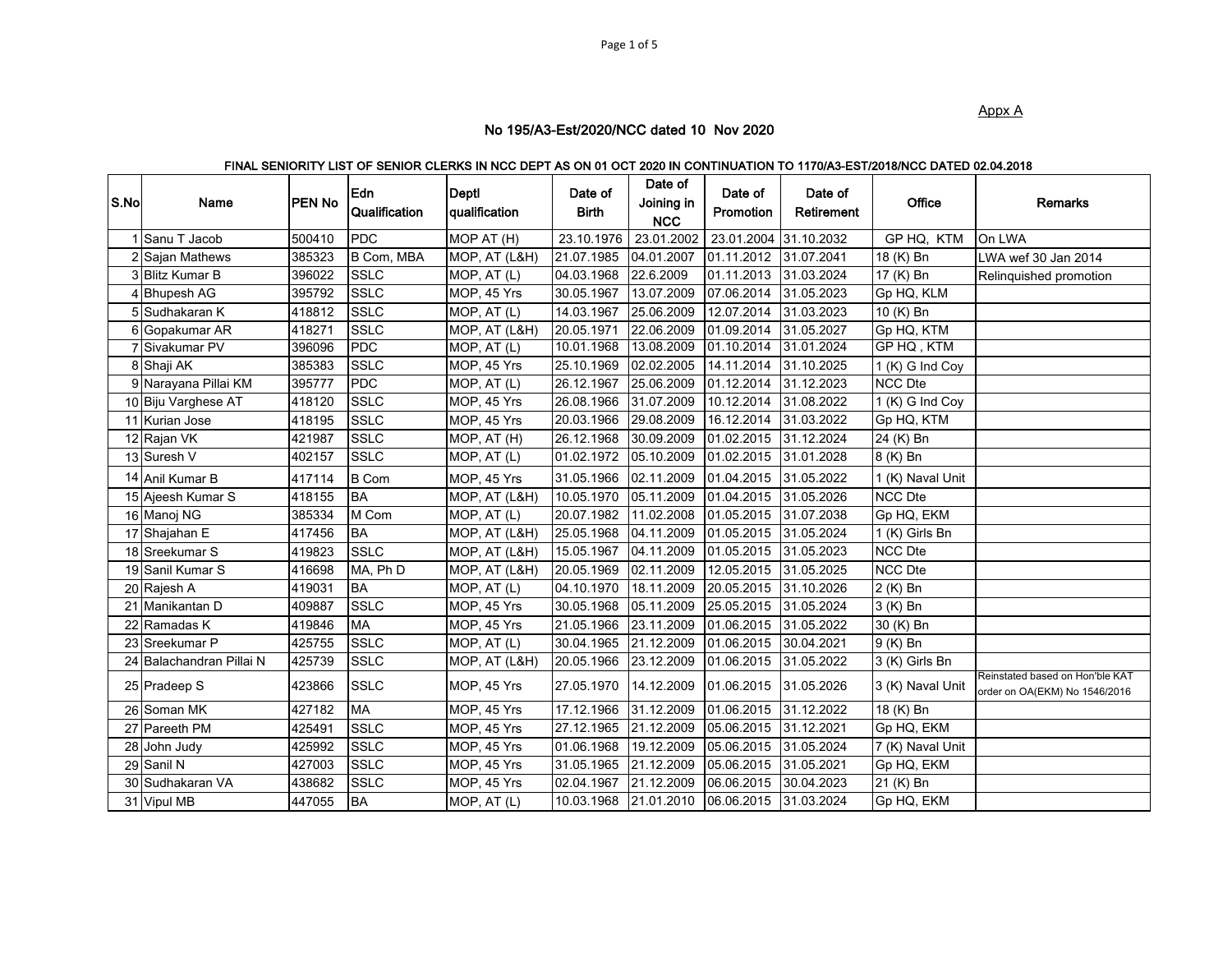| S.No | Name                 | PEN No | Edn<br>Qualification | <b>Depti</b><br>qualification    | Date of<br><b>Birth</b> | Date of<br>Joining in<br><b>NCC</b> | Date of<br>Promotion | Date of<br>Retirement | Office           | Remarks           |
|------|----------------------|--------|----------------------|----------------------------------|-------------------------|-------------------------------------|----------------------|-----------------------|------------------|-------------------|
|      | 32 Anil Kumar MP     | 448043 | <b>SSLC</b>          | MOP, 45 Yrs                      | 01.06.1969              | 21.01.2010                          | 08.06.2015           | 31.05.2025            | 3 (K) Naval Unit |                   |
|      | 33 Suresh Kumar S    | 442932 | <b>SSLC</b>          | MOP, 45 Yrs                      | 25.05.1966              | 10.02.2010                          | 11.06.2015           | 31.05.2022            | <b>NCC Dte</b>   |                   |
|      | 34 Dalan G           | 447663 | <b>SSLC</b>          | 50 Yrs                           | 14.04.1965              | 18.01.2010                          | 16.06.2015           | 30.04.2021            | 3 (K) Girls Bn   |                   |
|      | 35 Suresh Kumar GO   | 383033 | <b>SSLC</b>          | MOP, AT (H)                      | 10.05.1966              | 31.03.2010                          | 14.07.2015           | 31.05.2022            | <b>NCC Dte</b>   |                   |
|      | 36 James F           | 479118 | <b>SSLC</b>          | MOP, 45 Yrs                      | 24.05.1966              | 28.04.2010                          | 27.07.2015           | 31.05.2022            | 1 (K) Air Sqn    |                   |
|      | 37 Manu P Jayan      | 417861 | <b>B</b> Com         | MOP AT (H)                       | 17.04.1990              | 19.06.2009                          | 30.07.2015           | 30.04.2046            | 14(K) BN         |                   |
|      | 38 Sivakumar KV      | 419328 | <b>PDC</b>           | MOP, 45 Yrs                      | 20.05.1970              | 02.06.2010                          | 09.09.2015           | 31.05.2026            | Gp HQ, EKM       |                   |
|      | 39 Sojan P George    | 485365 | MA, LLB              | MOP, AT (L)                      | 23.05.1967              | 03.06.2010                          | 14.10.2015           | 31.05.2023            | 18 (K) Bn        |                   |
|      | 40 Vincent PA        | 495586 | <b>BSc</b>           | MOP, 45 Yrs                      | 01.05.1965              | 06.07.2010                          | 25.11.2015           | 30.04.2021            | 24 (K) Bn        |                   |
|      | 41 Dileep Kumar VS   | 520249 | <b>SSLC</b>          | MOP, AT (L&H)                    | 02.03.1973              | 07.08.2010                          | 01.12.2015           | 31.03.2029            | 8 (K) Bn         |                   |
|      | 42 Rajendran K       | 490689 | <b>PDC</b>           | MOP, KGTE (M), WP (L) 30.05.1968 |                         | 21.06.2010                          | 13.01.2016           | 31.05.2024            | <b>NCC Dte</b>   | Cat Change fm UDT |
|      | 43 Suresh Babu N     | 620253 | <b>SSLC</b>          | MOP, 45 Yrs                      | 21.05.1968              | 10.03.2011                          | 01.03.2016           | 31.05.2024            | Gp HQ, KLM       |                   |
|      | 44 Nidhiraj          | 385177 | <b>BA</b>            | MOP, AT (L&H)                    | 19.08.1983              | 10.02.2006                          | 15.03.2016           | 31.08.2039            | 5 (K) Girls Bn   |                   |
|      | 45 VP Geetha         | 385529 | <b>SSLC</b>          | MOP, 50 Yrs                      | 15.04.1966              | 03.04.2008                          | 21.04.2016           | 30.04.2022            | Gp HQ, KKD       |                   |
| 46   | Sibikuttan TF        | 102648 | <b>SSLC</b>          | MOP, 45 Yrs                      | 01.04.1965              | 19.03.2011                          | 26.04.2016           | 31.03.2021            | 7 (K) Naval Unit |                   |
| 47   | Lourdson IV          | 385395 | SSLC                 | MOP, 45 Yrs                      | 17.01.1967              | 22.02.2011                          | 01.05.2016           | 31.01.2023            | 22 (K) Bn        |                   |
|      | 48 Iqubal S          | 608999 | <b>PDC</b>           | MOP, 45 Yrs                      | 15.05.1966              | 18.04.2011                          | 01.05.2016           | 31.05.2022            | NCC Dte          |                   |
|      | 49 Binesh B Chandran | 385197 | <b>SSLC</b>          | MOP, AT (L)                      | 16.08.1981              | 05.05.2004                          | 09.05.2016           | 31.08.2037            | 5 (K) Girls Bn   |                   |
| 50   | Jaleeludeen A        | 428038 | <b>BA</b>            | MOP, 45 Yrs                      | 15.05.1968              | 08.04.2011                          | 21.05.2016           | 31.05.2024            | 27 (K) Bn        |                   |
|      | 51 Fazal AJ          | 385011 | <b>SSLC</b>          | MOP, 45 Yrs                      | 15.04.1968              | 01.04.2011                          | 01.06.2016           | 30.04.2024            | Gp HQ, TVM       |                   |
| 52   | Sudhakaran K         | 630779 | <b>MA</b>            | MOP, 45 Yrs                      | 23.05.1966              | 01.06.2011                          | 01.06.2016           | 31.05.2022            | Gp HQ, EKM       |                   |
|      | 53 VK Asokan         | 631065 | <b>SSLC</b>          | MOP, 45 Yrs                      | 01.02.1966              | 03.06.2011                          | 01.06.2016           | 31.01.2022            | 7 (K) Girls Bn   |                   |
|      | 54 Bappu N           | 103865 | <b>SSLC</b>          | MOP, 45 Yrs                      | 28.05.1965              | 04.01.2012                          | 01.06.2016           | 31.05.2021            | 1 (K) Bn         |                   |
|      | 55 Dhanapalan V      | 656668 | <b>SSLC</b>          | MOP, 45 Yrs                      | 23.03.1966              | 29.12.2011                          | 01.06.2016           | 31.03.2022            | 8 (K) Bn         |                   |
|      | 56 Prasannarajan V   | 660438 | <b>SSLC</b>          | MOP, 45 Yrs                      | 20.05.1968              | 19.01.2012                          | 01.06.2016           | 31.05.2024            | 7 (K) Naval Unit |                   |
| 57   | Noushad M            | 648546 | <b>SSLC</b>          | MOP, 45 Yrs                      | 22.04.1969              | 08.12.2011                          | 22.06.2016           | 30.04.2025            | 10 (K) Bn        |                   |
|      | 58 Suresh D          | 675923 | <b>SSLC</b>          | MOP, 45 Yrs                      | 21.05.1966              | 27.02.2012                          | 24.06.2016           | 31.05.2022            | SS Coy NCC       |                   |
|      | 59 Moni Lal S        | 385080 | PDC                  | MOP, 45 Yrs                      | 27.05.1968              | 01.03.2012                          | 24.06.2016           | 31.05.2024            | 9 (K) Bn         |                   |
|      | 60 Anwar M           | 385617 | <b>SSLC</b>          | MOP, 45 Yrs                      | 02.04.1967              | 04.05.2012                          | 02.07.2016           | 30.04.2023            | 15 (K) Bn        |                   |
| 61   | Pramod P             | 694864 | <b>SSLC</b>          | MOP, AT (L)                      | 28.04.1973              | 06.07.2012                          | 08.07.2016           | 30.04.2029            | 1(K)Girls (I)Coy |                   |
|      | 62 Rajesh G          | 696416 | <b>SSLC</b>          | MOP, 45 Yrs                      | 25.05.1967              | 02.07.2012                          | 13.07.2016           | 31.05.2023            | 9 (K) Bn         |                   |
|      | 63 Madhu Soodanan PG | 694045 | <b>PDC</b>           | MOP, 45 Yrs                      | 01.06.1968              | 02.07.2012                          | 25.08.2016           | 31.05.2024            | 14 (K) Bn        |                   |
|      | 64 KP Sreejith       | 345457 | Plus <sub>2</sub>    | MOP, AT (L)                      | 06.11.1986              | 27.11.2006                          | 18.12.2016           | 30.11.2042            | 9 (K) Naval Unit |                   |
|      | 65 Anil Kumar G      | 692368 | <b>B</b> Sc          | MOP, 45 Yrs                      | 10.05.1965              | 19.06.2012                          | 01.01.2017           | 31.05.2021            | 17 (K) Bn        |                   |
|      | 66 Sudheer KR        | 692536 | <b>BA</b>            | MOP, 45 Yrs                      | 22.05.1966              | 16.06.2012                          | 02.02.2017           | 31.05.2022            | Gp HQ, EKM       |                   |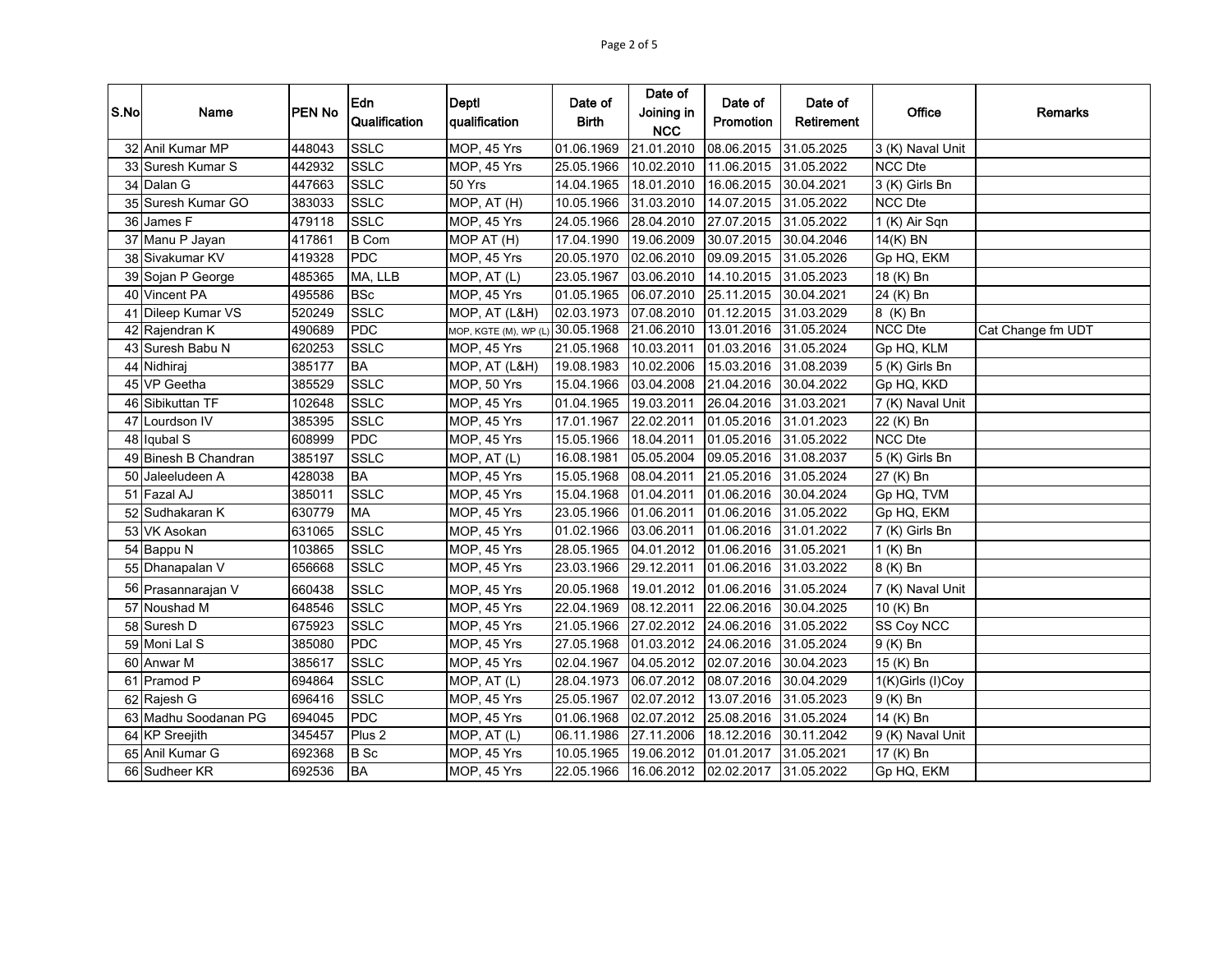| S.No | Name                  | <b>PEN No</b> | Edn<br>Qualification | <b>Depti</b><br>qualification             | Date of<br><b>Birth</b> | Date of<br>Joining in<br><b>NCC</b> | Date of<br>Promotion | Date of<br><b>Retirement</b> | Office           | <b>Remarks</b>                                                                                      |
|------|-----------------------|---------------|----------------------|-------------------------------------------|-------------------------|-------------------------------------|----------------------|------------------------------|------------------|-----------------------------------------------------------------------------------------------------|
|      | 67 Anandan PV         | 385539        | <b>PDC</b>           | MOP, 45 Yrs                               | 15.05.1965              | 07.07.2012                          | 01.04.2017           | 31.05.2021                   | 31 (K) Bn        |                                                                                                     |
|      | 68 Gayathri S         | 634236        | <b>B.Tech</b>        | MOP, AT (L)                               | 11.06.1990              | 18.07.2011                          | 24.04.2017           | 30.06.2046                   | <b>NCC Dte</b>   |                                                                                                     |
|      | 69 George PS          | 704831        | <b>SSLC</b>          | MOP, 45 Yrs                               | 23.02.1968              | 22.10.2012                          | 02.05.2017           | 29.02.2024                   | 3 (K) Air Sqn    |                                                                                                     |
|      | 70 K Chandramathi     | 385570        | <b>PDC</b>           | 50 Yrs, MOP                               | 30.05.1967              | 30.11.2007                          | 01.06.2017           | 31.05.2023                   | 9 (K) Naval Unit |                                                                                                     |
|      | 71 Rama NJ            | 385220        | <b>SSLC</b>          | 50 Yrs, MOP                               | 26.05.1967              | 17.11.2008                          | 01.06.2017           | 31.05.2023                   | 14 (K) Bn        |                                                                                                     |
|      | 72 Vivek V            | 479116        | <b>SSLC</b>          | MOP, AT (L&H)                             | 19.03.1991              | 29.04.2010                          | 01.06.2017           | 31.03.2047                   | Gp HQ, KKD       |                                                                                                     |
|      | 73 Sudheer Raj S      | 389537        | <b>SSLC</b>          | MOP, 45 Yrs                               | 07.04.1970              | 22.10.2012                          | 01.06.2017           | 30.04.2026                   | 8 (K) Bn         |                                                                                                     |
|      | 74 CP Abdul Gafar     | 703128        | PDC, Dip ORT         | MOP, 45 Yrs                               | 25.04.1966              | 23.12.2003                          | 01.06.2017           | 30.04.2022                   | 9 (K) Girls Bn   |                                                                                                     |
|      | 75 Sulfikar Ali Bhuto | 238934        | <b>SSLC</b>          | MOP, 45 Yrs                               | 18.03.1970              | 23.01.2013                          | 01.06.2017           | 31.03.2026                   | 1 (K) R&V        |                                                                                                     |
|      | 76 Jerry Fernandez    | 332981        | <b>SSLC</b>          | MOP, AT(L)                                | 10.10.1973              | 18.02.2013                          | 01.06.2017           | 31.10.2029                   | 1 (K) Arty Bty   |                                                                                                     |
|      | 77 Satheesan TK       | 331857        | <b>SSLC</b>          | MOP, AT (H)                               | 28.04.1965              | 16.02.2013                          | 01.06.2017           | 30.04.2021                   | 1 (K) Arty Bty   |                                                                                                     |
|      | 78 Sreedharan K       | 639293        | <b>SSLC</b>          | MOP, AT (L)                               | 27.05.1968              | 28.02.2013                          | 22.06.2017           | 31.05.2024                   | 29 (K) Bn        |                                                                                                     |
|      | 79 Abdul Rafeeq K     | 378148        | <b>SSLC</b>          | MOP, 45 Yrs                               | 22.05.1966              | 26.02.2013                          | 22.06.2017           | 31.05.2022                   | 30 (K) Bn        |                                                                                                     |
|      | 80 Pradeep TK         | 419073        | <b>SSLC</b>          | MOP, 45 Yrs                               | 06.04.1966              | 01.03.2013                          | 30.06.2017           | 30.04.2022                   | 9 (K) Girls Bn   |                                                                                                     |
|      | 81 Kunhikrishnan MV   | 314068        | <b>SSLC</b>          | MOP, 45 Yrs                               | 20.05.1967              | 18.02.2013                          | 01.07.2017           | 31.05.2023                   | 32 (K) Bn        |                                                                                                     |
|      | 82 Aboobaker KT       | 336688        | <b>SSLC</b>          | MOP, 45 Yrs                               | 25.05.1968              | 26.02.2013                          | 01.07.2017           | 31.05.2024                   | Gp HQ, KKD       |                                                                                                     |
|      | 83 Lisha PK           | 478901        | <b>SSLC</b>          | MOP, 3 Yrs temp<br>exemption for<br>SC/ST | 01.01.1988              | 30.03.2013                          | 03.07.2017           | 31.12.2043                   | 9 (K) Girls Bn   | Reverted to Clk vide this<br>Directorate Proceedings<br>No1155/A3-Est/2019/NCC<br>dated 06.11.2020. |
|      | 84 Prasannakumar B    | 367206        | <b>SSLC</b>          | MOP, 45 Yrs                               | 25.05.1967              | 04.03.2013                          | 06.07.2017           | 31.05.2023                   | 7 (K) Bn         |                                                                                                     |
|      | 85 Joji P Mathew      | 490775        | <b>SSLC</b>          | MOP, 45 Yrs                               | 01.06.1965              | 01.04.2013                          | 12.07.2017           | 31.05.2025                   | 22 (K) Bn        |                                                                                                     |
|      | 86 Sivarajan R        | 385614        | <b>SSLC</b>          | MOP, 45 Yrs                               | 22.07.1963              | 20.06.2013                          | 17.07.2017           | 31.07.2023                   | 11 (K) Bn        |                                                                                                     |
|      | 87 Anukumar K         | 691044        | <b>SSLC</b>          | AT<br>MOP,<br>$(L)$ & $(H)$               | 17.05.1983              | 24.08.2013                          | 01.08.2017           | 31.05.2039                   | 28 (K) Bn        |                                                                                                     |
|      | 88 Robert S           | 712094        | <b>SSLC</b>          | MOP, 45 Yrs                               | 27.05.1967              | 09.09.2013                          | 29.08.2017           | 31.05.2023                   | Gp HQ, TVM       | Opted KSR-III Pension                                                                               |
|      | 89 Sureshkumar P      | 715522        | <b>SSLC</b>          | MOP, 45 Yrs                               | 31.05.1967              | 15.11.2013                          | 09.10.2017           | 31.05.2023                   | 29 (K) Bn        | Opted KSR-III Pension                                                                               |
|      | 90 Sugunan KB         | 453755        | <b>SSLC</b>          | MOP, 45 Yrs                               | 14.05.1966              | 16.01.2014                          | 04.01.2018           | 31.05.2022                   | Gp HQ, EKM       | Opted KSR-III Pension                                                                               |
|      | 91 Suresh Kumar PS    | 720894        | <b>SSLC</b>          | MOP, 45 Yrs                               | 30.03.1967              | 03.02.2014                          | 06.01.2018           | 31.03.2027                   | 1 (K) Girls Bn   |                                                                                                     |
|      | 92 Moncy Alex O John  | 385083        | BA, PGDPM            | MOP, 45 Yrs                               | 31.05.1969              | 04.02.2014                          | 14.02.2018           | 31.05.2025                   | 9 (K) Bn         | Opted KSR-III Pension                                                                               |
|      | 93 Narayanan KP       | 380757        | <b>SSLC</b>          | MOP, AT (L&H)                             | 31.05.1975              | 01.03.2014                          | 01.04.2018           | 31.05.2031                   | 1 (K) Arty Bty   | Opted KSR-III Pension                                                                               |
|      | 94 Vinod KS           | 721618        | <b>PDC</b>           | MOP, 45 Yrs                               | 31.05.1969              | 20.02.2014                          | 09.04.2018           | 31.05.2029                   | 11 (K) Bn        |                                                                                                     |
|      | 95 Thulaseedharan M   | 704598        | <b>SSLC</b>          | MOP, 45 Yrs                               | 30.05.1971              | 29.10.2012                          | 10.04.2018           | 31.05.2027                   | GP HQ, KLM       |                                                                                                     |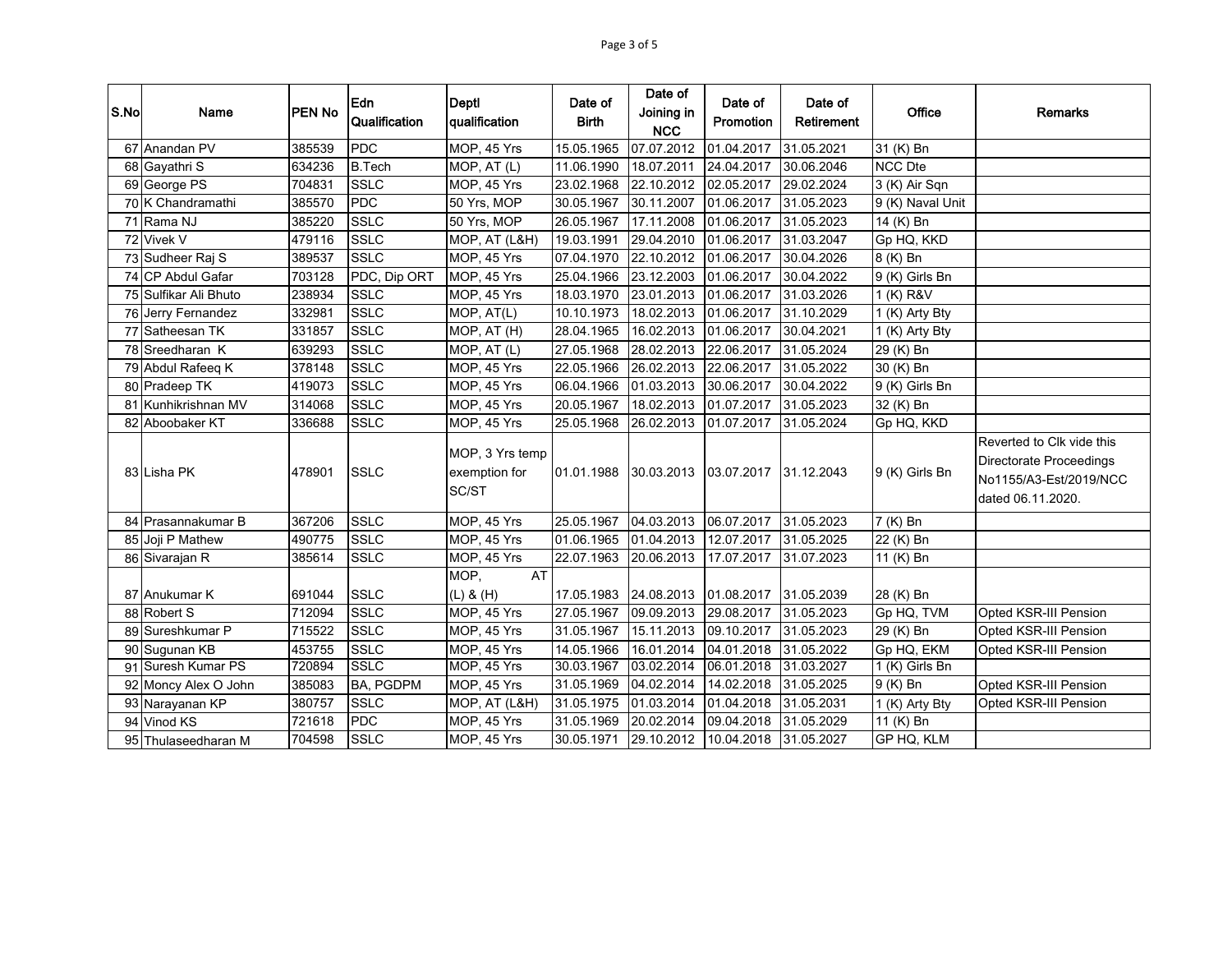| S.No             | Name                   | <b>PEN No</b> | Edn<br>Qualification | <b>Deptl</b><br>qualification | Date of<br><b>Birth</b> | Date of<br>Joining in<br><b>NCC</b> | Date of<br>Promotion  | Date of<br>Retirement | Office           | Remarks               |
|------------------|------------------------|---------------|----------------------|-------------------------------|-------------------------|-------------------------------------|-----------------------|-----------------------|------------------|-----------------------|
|                  | 96 Johny P             | 385414        | <b>SSLC</b>          | MOP, 45 Yrs                   | 30.05.1969              | 19.03.2014                          | 12.04.2018            | 31.05.2025            | 4 (K) Bn         | Opted KSR-III Pension |
|                  | 97 Manoj Kumar K       | 626724        | <b>SSLC</b>          | MOP, 45 Yrs                   | 22.05.1969              | 23.03.2011                          | 02.05.2018            | 31.05.2025            | Gp HQ, KLM       |                       |
|                  | 98 Rajendran Nair S    | 723635        | <b>SSLC</b>          | 50 Yrs                        | 11.12.1962              | 24.03.2014                          | 14.05.2018            | 31.12.2022            | 3 (K) Bn         |                       |
|                  | 99 Shaji R S           | 435013        | <b>SSLC</b>          | MOP, 45 Yrs                   | 25.05.1968              | 07.03.2014                          | 14.05.2018            | 31.05.2024            | Gp HQ, TVM       | Opted KSR-III Pension |
|                  | 100 Bijumon Johnson E  | 670766        | <b>SSLC</b>          | 50 Yrs                        | 29.05.1968              | 06.02.2012                          | 01.06.2018            | 31.05.2024            | 5 (K) NU         |                       |
| 101              | <b>Benny P Francis</b> | 721904        | <b>SSLC</b>          | MOP, 45 Yrs                   | 29.05.1973              | 24.02.2014                          | 01.06.2018            | 31.05.2029            | Gp HQ, KTM       |                       |
|                  | 102 Anilkumar V        | 723677        | <b>SSLC</b>          | MOP, 45 Yrs                   | 16.03.1965              | 05.03.2014                          | 01.06.2018            | 31.03.2025            | Gp HQ, TVM       |                       |
| 103              | Sanalkumar B           | 396077        | <b>SSLC</b>          | MOP, 45 Yrs                   | 16.04.1970              | 05.03.2014                          | 01.06.2018            | 30.04.2030            | SS Coy NCC       |                       |
|                  | 104 Varghese MV        | 724360        | <b>SSLC</b>          | 50 Yrs                        | 17.03.1962              | 22.03.2014                          | 02.06.2018            | 31.03.2022            | Gp HQ, EKM       |                       |
|                  | 105 Mohanakrishnan P   | 385387        | <b>SSLC</b>          | MOP, 45 Yrs                   | 14.05.1969              | 25.04.2014                          | 04.06.2018            | 31.05.2025            | 7 (K) Bn         |                       |
| 106              | Valsalan Nair R        | 716146        | <b>SSLC</b>          | 50 Yrs                        | 01.04.1963              | 06.11.2013                          | 06.06.2018            | 31.03.2023            | Gp HQ, TVM       |                       |
| 107              | Sahad MP               | 739029        | SSLC                 | MOP, AT(L&H)                  | 20.05.1975              | 19.11.2014                          | 11.06.2018            | 31.05.2035            | 31 (K) Bn        |                       |
| 108              | Sudheer Kaliyedath     | 728054        | <b>SSLC</b>          | MOP, 45 Yrs                   | 12.12.1966              | 02.06.2014                          | 13.06.2018            | 31.12.2026            | 9 (K) Girls Bn   |                       |
|                  | 109 Vilcent J          | 738492        | <b>SSLC</b>          | MOP, 45 Yrs                   | 25.05.1971              | 04.11.2014                          | 18.06.2018            | 31.05.2031            | $4(K)$ BN        |                       |
|                  | 110 Manoj PK           | 739209        | <b>SSLC</b>          | 50 Yrs                        | 05.04.1964              | 21.11.2014                          | 20.06.2018            | 30.04.2024            | 7 (K) Naval Unit |                       |
|                  | 111 Muralidharan EK    | 740719        | <b>SSLC</b>          | MOP, 45 Yrs                   | 29.05.1967              | 12.12.2014                          | 01.07.2018            | 31.05.2027            | Gp HQ, KKD       |                       |
|                  | 112 Pannir Selvan K    | 649595        | <b>SSLC</b>          | MOP, 45 Yrs                   | 29.05.1968              | 22.07.2013                          | 04.07.2018            | 31.05.2028            | <b>NCC Dte</b>   |                       |
|                  | 113 Rajesh CH          | 631917        | <b>SSLC</b>          | MOP, 45 Yrs                   | 29.04.1971              | 26.03.2015                          | 11.07.2018            | 30.04.2031            | Gp HQ, KKD       |                       |
|                  | 114 Sajeev B           | 747029        | <b>SSLC</b>          | MOP, 50 Yrs                   | 31.05.1966              | 13.04.2015                          | 24.07.2018            | 31.05.2026            | Gp HQ, KLM       |                       |
|                  | 115 Udayanathan K      | 754071        | <b>SSLC</b>          | 50 Yrs                        | 31.05.1964              | 11.08.2015                          | 01.08.2018            | 31.05.2024            | Gp HQ, KKD       |                       |
|                  | 116 Haridas VK         | 628807        | <b>SSLC</b>          | MOP, 45 Yrs                   | 11.03.1968              | 01.10.2015                          | 01.08.2018            | 31.03.2024            | 15 (K) Bn        | Opted KSR-III Pension |
| 117              | Suresh Kumar N         | 385104        | <b>SSLC</b>          | 50 Yrs                        | 31.05.1966              | 01.09.2015                          | 01.08.2018            | 31.05.2022            | 4 (K) Bn         | 10% Cat Change fm LGS |
|                  | 118 Berly Jose         | 113182        | <b>SSLC</b>          | MOP, 45 Yrs                   | 26.04.1973              | 09.11.2015                          | 03.09.2018            | 30.04.2033            | 9 (K) Naval Unit |                       |
|                  | 119 Shabeer S          | 705676        | <b>SSLC</b>          | MOP, 45 Yrs                   | 20.05.1968              | 08.01.2016                          | 22.10.2018            | 31.05.2024            | 30.(K) BN        | Opted KSR-III Pension |
| 120 <sub>l</sub> | David Nelson           | 385563        | <b>SSLC</b>          | 50 Yrs                        | 11.11.1968              | 30.08.2006                          | 01.12.2018            | 30.11.2024            | $27(K)$ BN       |                       |
| 121              | Wilson T               | 739049        | <b>SSLC</b>          | MOP, AT (L)                   | 25.05.1976              | 19.11.2014                          | 01.12.2018            | 31.05.2036            | 9 (K) Naval Unit |                       |
| 122              | <b>Hussain KK</b>      | 738020        | SSLC                 | MOP, AT (L)                   | 16.10.1977              | 27.10.2014                          | 01.01.2019            | 31.05.2037            | 18 (K) Bn        |                       |
| 123 <sub>l</sub> | Santhosh Kumar R       | 760400        | <b>SSLC</b>          | MOP, 45 Yrs                   | 27.05.1971              | 26.11.2015                          | 01.02.2019            | 31.05.2027            | 9 (K) Bn         | Opted KSR-III Pension |
|                  | 124 Ashraf TK          | 760845        | <b>SSLC</b>          | MOP, 45 Yrs                   | 10.05.1971              | 08.12.2015                          | 01.04.2019            | 31.05.2031            | 9 (K) Girls Bn   |                       |
|                  | 125 Shaji.S            | 765925        | <b>BA</b>            | MOP, 45Yrs                    | 22.05.1968              | 15.02.2016                          | 01.05.2019            | 31.05.2028            | 7 (K) Girls Bn   |                       |
|                  | 126 Rajendrakumar.G    | 389881        | <b>SSLC</b>          | MOP, 45 Yrs                   | 30.05.1968              | 17.03.2016                          | 01.05.2019            | 31.05.2028            | 14 (K) Bn        |                       |
|                  | 127 Binumon KT         | 772581        | <b>SSLC</b>          | MOP, 45 Yrs                   | 20.05.1973              | 13.05.2016                          | 06.05.2019            | 31.05.2033            | 30 (K) Bn        |                       |
|                  | 128 Sanal Kumar D      | 772835        | <b>SSLC</b>          | MOP, AT (L)                   | 30.05.1981              | 30.04.2016                          | 01.06.2019            | 31.05.2041            | $1(K)$ BN        |                       |
|                  | 129 Sabu V John        | 385158        | <b>SSLC</b>          | 50 Yrs                        | 25.05.1965              | 18.07.2016                          | 01.06.2019 31.05.2021 |                       | GP HQ, KTM       | 10% Cat Change fm LGS |